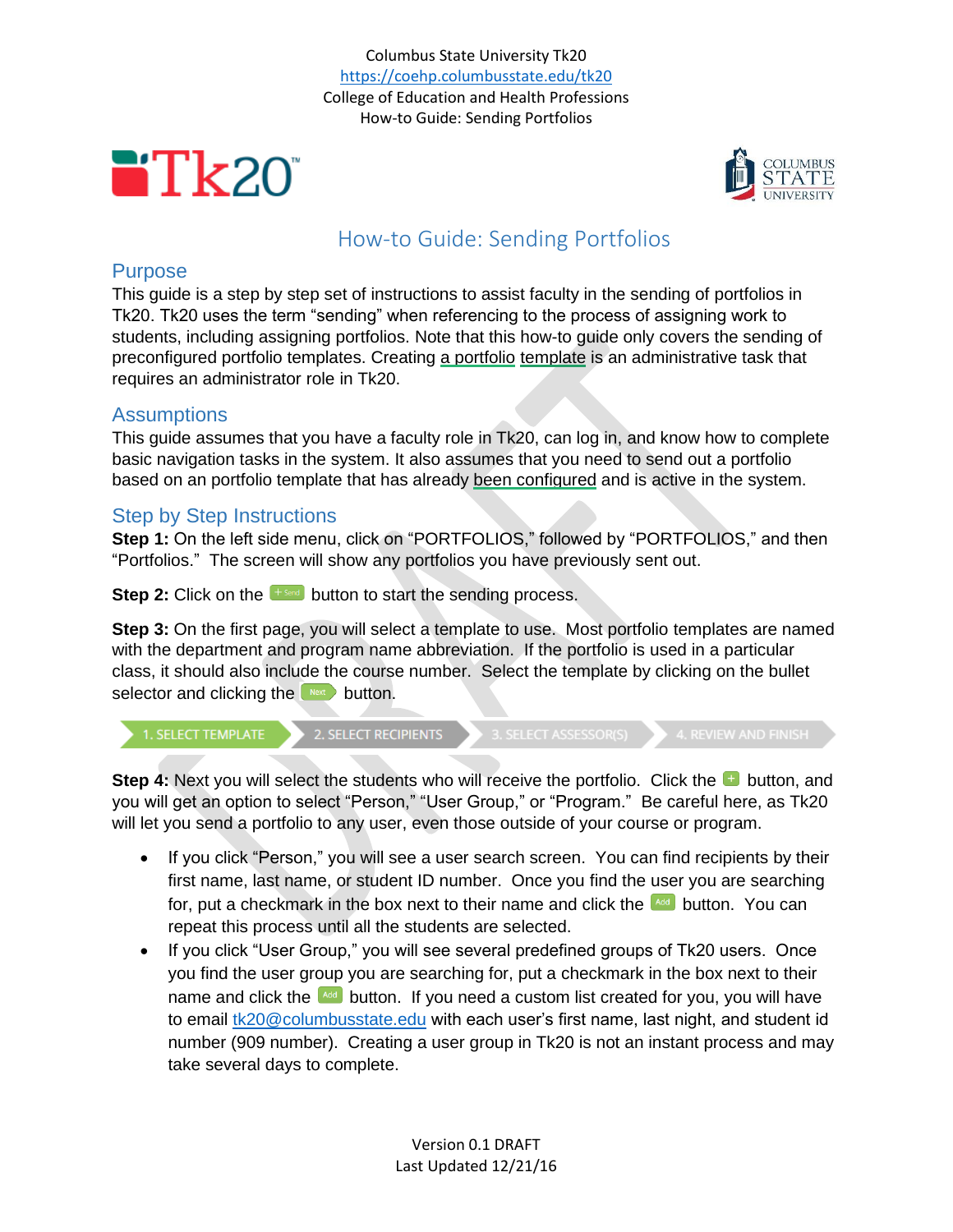Columbus State University Tk20 <https://coehp.columbusstate.edu/tk20> College of Education and Health Professions How-to Guide: Sending Portfolios

• If you click "Program," you will see all the degree programs that are currently loaded into Tk20. These should be the same programs that students are assigned in Banner. Once you find the program, you are searching for, put a checkmark in the box next to their name and click the  $\frac{1}{2}$  button. Clicking the button will add all students who are listed in the program to the portfolio recipient list. There is no way to select individual students or cohorts from this screen.

Once all the students, groups, or programs that you want to receive the portfolio are listed, click the  $\mathbb{R}^{\text{next}}$  button.

2. SELECT RECIPIENT(S) 3. SELECT ASSESSOR(S) 1. SELECT TEMPLATE

**Step 5:** The select assessor(s) screen shows all of the assessment stages that have been predefined in the portfolio template and all of the assessor slots for each stage. Often, there will only be one stage and one assessor slot, so do not worry if there is only one to assign. For each assessor, click on the hyperlinked text, which will usually look like this: Select University Assessor. The assessment tools (rubrics) will be listed with each assessment slot, so you know what that assessor will be filling out. Note that each assessment slot is keyed to a particular type of user, so if it says "select university assessor," the assessment can only be assigned to someone with the faculty role in Tk20.

If you do not know who will be the final assessor, you can leave this step incomplete, and the assessor can be assigned later. Selecting one now is the easiest way to bulk assign assessors; if you wait until later, you will have to assign assessors individually to each student. Once all the assessors are assigned (or you have decided to wait until later), you should click the wext button.

2. SELECT RECIPIENTS 1. SELECT TEMPLATE

3. SELECT ASSESSOR(S)

4. REVIEW AND FINISH

**Step 6:** On the next screen, enter the name of the portfolio. This name is the name that the students will see and does not have to be the same name as the portfolio template. Next, set a date for the portfolio. Portfolios are set by default to "Send Now," which means students will get notification and be able to start work as soon as you complete this screen, but you can set a "Send Later" date and time if you are setting up the portfolio now but want to have it sent to students in the future. You can also add customer reminders for students on this screen.

The last option on this screen is to add additional administrators for this portfolio. Adding an administrator will allow another faculty to add assessors, make changes, and review the progress of portfolios (but administrators cannot assess portfolios unless they are also assigned as assessors).

After you have made the selections on this screen, click the  $\Box$  button. Clicking the next button will send the portfolio to all users that you specified on the "Select Recipients" step. If you scheduled the portfolio to be sent later, this will be queued.

```
1. SELECT TEMPLATE
```
2. SELECT RECIPIENTS

3. SELECT ASSESSOR(S)

4. REVIEW AND FINISH

Version 0.1 DRAFT Last Updated 12/21/16